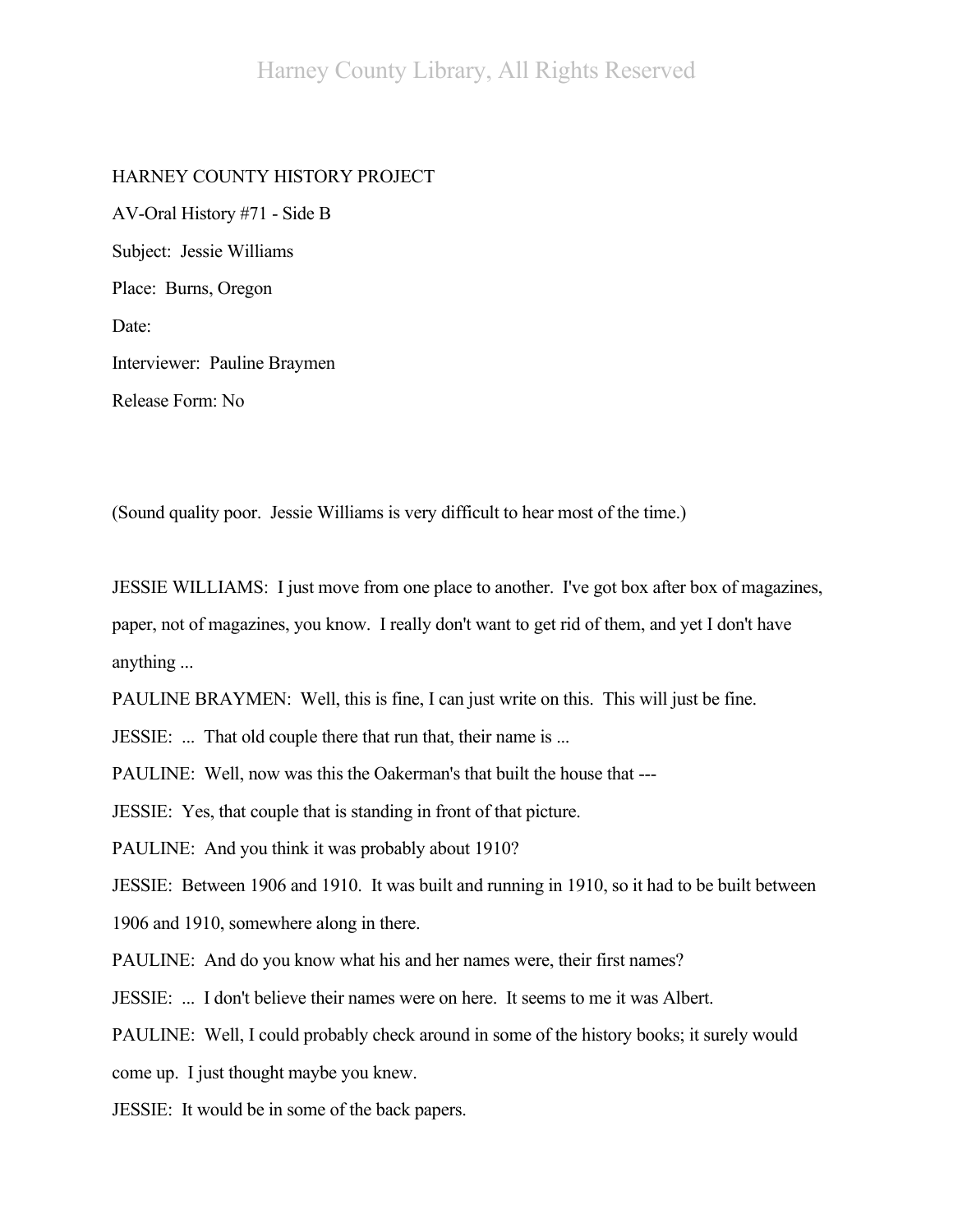PAULINE: Yeah, I can do a little ---

JESSIE: I should know. I'm sure I should know. If it comes to me, I'll call you.

PAULINE: Okay.

JESSIE: Maybe my girls could kind of help me remember. Names stick with young people, you know, sometimes.

PAULINE: And there were ten rooms in the house, it was a two-story house?

JESSIE: Uh huh.

PAULINE: And there were ten rooms, and they were full every night. This was people traveling through?

JESSIE: Well and freighters too.

PAULINE: Yeah.

JESSIE: Freight teams and people moving cattle. I don't know what all. I guess it was mostly people traveling through. Because the cowmen usually stayed with each other, you know, in those days.

PAULINE: Yeah, yeah.

JESSIE: Her name was Maggie Vanderpool at the time she ...

PAULINE: Well, was this Moe, was he ---

JESSIE: Her name was Maggie Moe, Vanderpool Moe.

PAULINE: Uh huh.

JESSIE: M O E.

PAULINE: And she met her husband while she was working there?

JESSIE: Uh huh. Well see, I don't know, they called him Zeke. I don't know what his real name was. (Laughter)

PAULINE: Did they live here after they were married, or did they leave the country?

JESSIE: No, I don't think they ... I'm not sure they were married here.

PAULINE: Uh huh. How old was she when she worked there?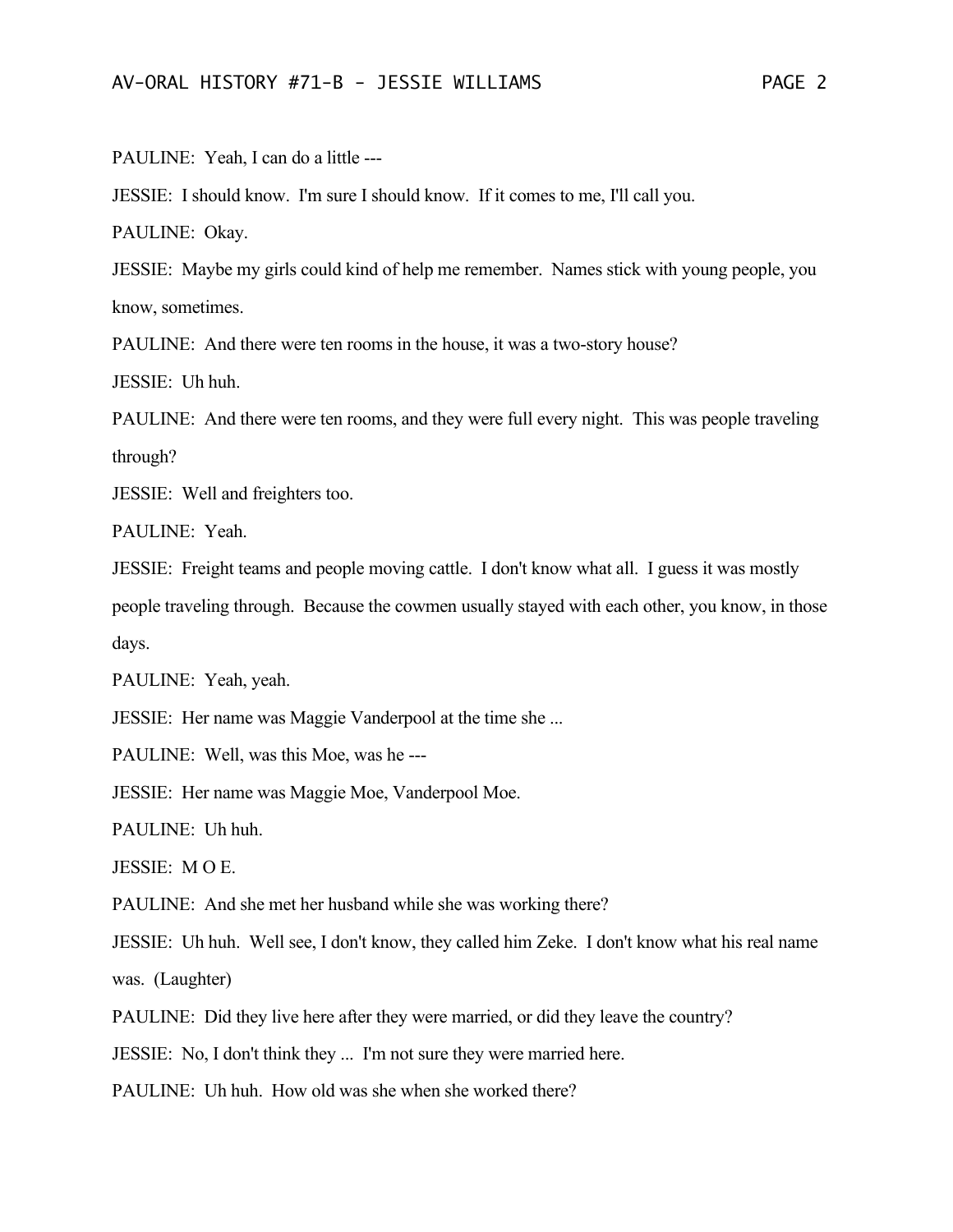JESSIE: Seventeen. ... I could get a hold of Charlie Spencer ...

PAULINE: Well, we can ---

JESSIE: I'll find out.

PAULINE: Yeah, I've got, is that copied from that Baker thing? I've got that. I can ---

JESSIE: Yes. ... I've been through this so many times looking at people. Vanderpool's name is

here. Yeah, her father, I thought he was in here.

PAULINE: What was his name?

JESSIE: I'll have to look back now. Abraham L. Vanderpool, but they called him Linc; they called him Linc. I suppose his middle name was Lincoln.

PAULINE: Lincoln. That sounds, Abraham Lincoln Vanderpool.

JESSIE: Maggie Shields. ... Well, when Dick went down to Linfield College he run onto this

history, and he had this all taken off ... and then sent to me. Anyway ...

PAULINE: Well, I guess you had to pay to get your name in the book, so that probably eliminated - --

JESSIE: Oh, did you?

PAULINE: Yeah.

JESSIE: Oh.

PAULINE: The author would come in and go around and you subscribed, you see, and if you subscribed why, you got your ---

JESSIE: Oh, you got one of those big books, oh.

PAULINE: Yeah, you got your story in the book.

JESSIE: That's why they --- there has been two of them put in the museum, both by Culp's.

PAULINE: I would sure like to get my hands on a copy of one. If you ever know of someone that has got one that they would like to sell, because ---

JESSIE: Well, I was telling Maggie there that if she ever saw one, ... she said she saw one in Salem one time, and she said she didn't think anything about it until it was opened, and the page flipped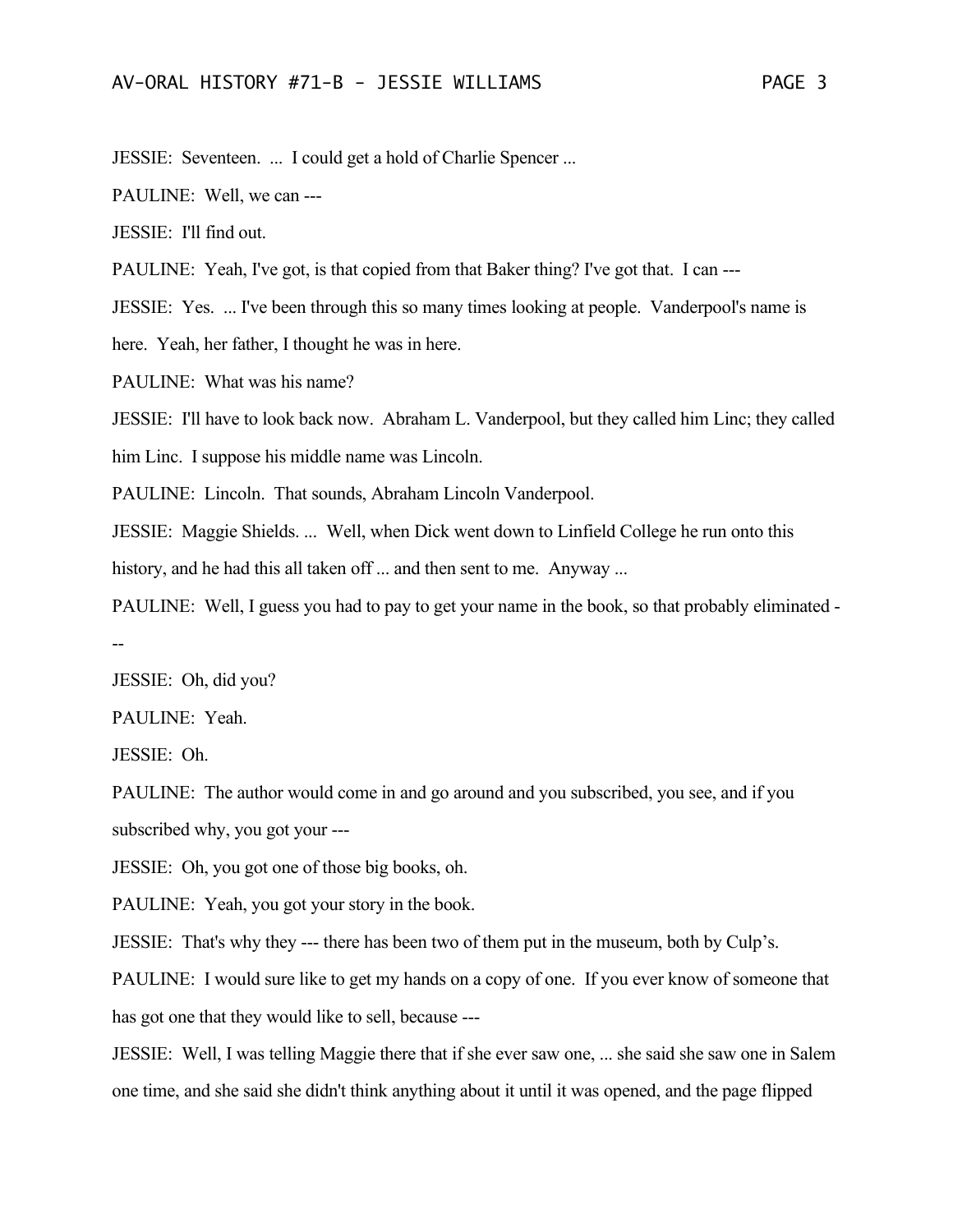open and her uncle's name was there. And she thought I'm going to buy that book. She didn't have any idea what it was. And she said she bought it for a little bit of nothing.

PAULINE: Yeah. Well, this is what could happen. Well now at this time, the what, the Oakerman Ranch was the center of the --- they didn't call it Riley, they called it the Oakerman Ranch didn't they, or Oakerman?

JESSIE: Well, the post office was Riley, right across the street.

PAULINE: The post office was at Riley.

JESSIE: Yes, it was Riley then. That's why they went back to Riley. It was in the Hembree; G. L.

Hembree owned that store. And his name I think is in --- one of the Hembree's names is in there. G.

L. Hembree owned that store, and he also had the post office. Now I don't remember ever seeing one of these books at Williams ...

PAULINE: Was there anything else there besides a post office and the store?

JESSIE: There was the residence over there, the Hembree.

PAULINE: Then the Hembree home. And ---

JESSIE: Well now she could have told you that. That's all there was when I was married and went out there, that's all I can remember being there. It still seemed to me like there was some other buildings there, but I can't ---

PAULINE: Well, there was probably a stable.

JESSIE: Oh, no doubt.

PAULINE: For the freighters.

JESSIE: Well, the Oakerman's had a large stable and corrals and that kind of stuff, and their horses and all there. And that ... you see in that picture, there is a ... there, just where that picture shows it.

PAULINE: Oh, in this one. I picked this ---

JESSIE: In the drawing.

PAULINE: In the drawing. This is from the backside.

JESSIE: No, that is taken out --- you know where the building set, that picture is drawn from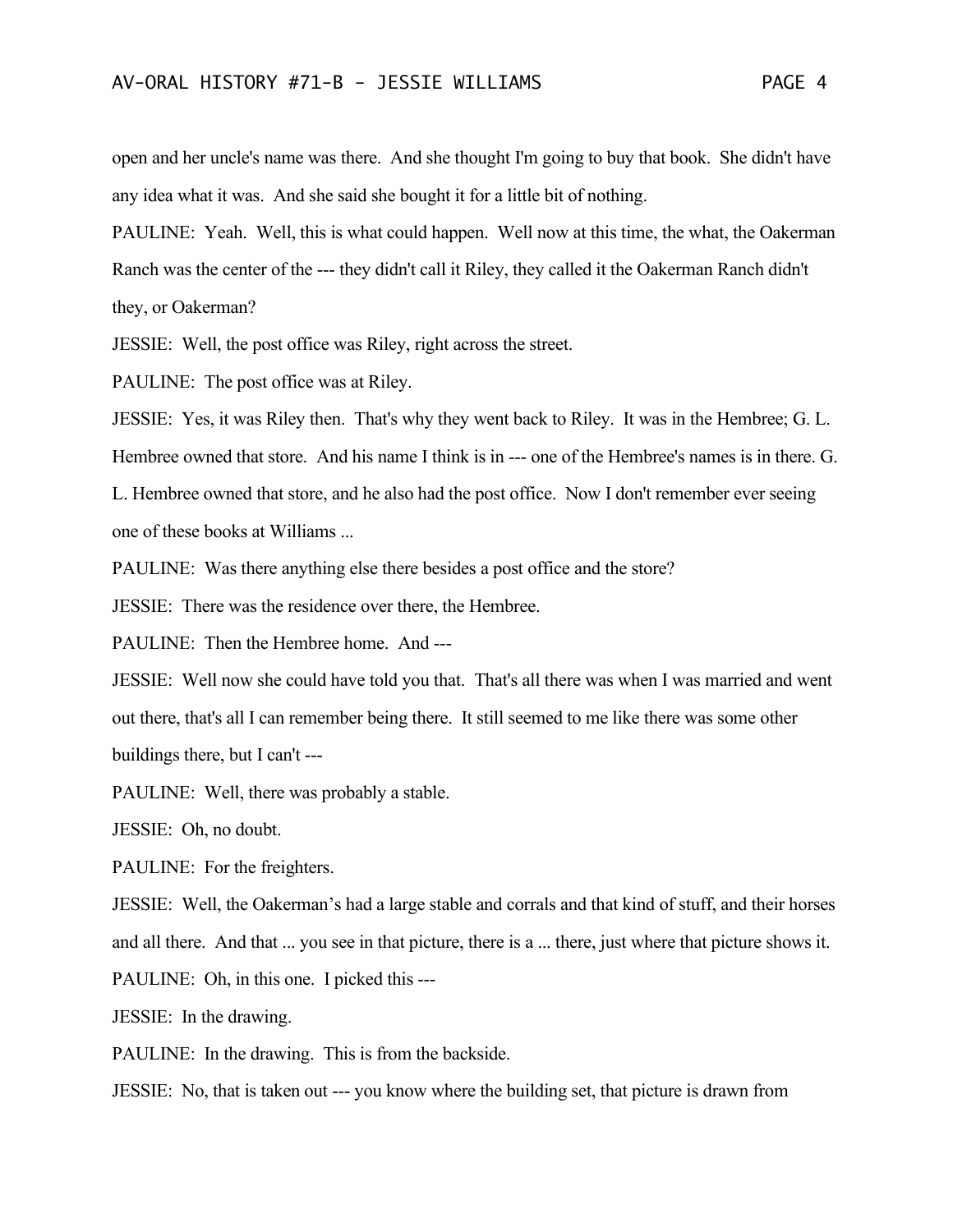standing back this way, not the backside.

PAULINE: Yeah.

JESSIE: Now east.

PAULINE: From the east.

JESSIE: From the east side.

PAULINE: Yeah.

JESSIE: Because you see they get this east porch.

PAULINE: Yeah.

JESSIE: And in the other picture, you know, just the corner of this shows. And I don't remember

where this building set for sure.

PAULINE: Well, it is taken from this angle.

JESSIE: Yes, right front. And see that had the --- ...

PAULINE: Well, when did they move? Then they moved the post office from Riley to ---

JESSIE: Well, no, there was two post offices ---

PAULINE: There was two post offices.

JESSIE: --- for a long time.

PAULINE: Yeah. One at Riley, and where was the other one?

JESSIE: Suntex. Clear out the other end.

PAULINE: Suntex.

JESSIE: You know where, now I want to say the Best Lane, do you have any idea where that, you know the people, older people would know where the Best Lane was.

PAULINE: Yes, yeah.

JESSIE: You know when you go up Silver Creek Valley, there is a lane that goes through there east and west. See the lane that goes through down below runs north and south.

PAULINE: Right.

JESSIE: And the one up there went east and west, and it was clear out several miles the other side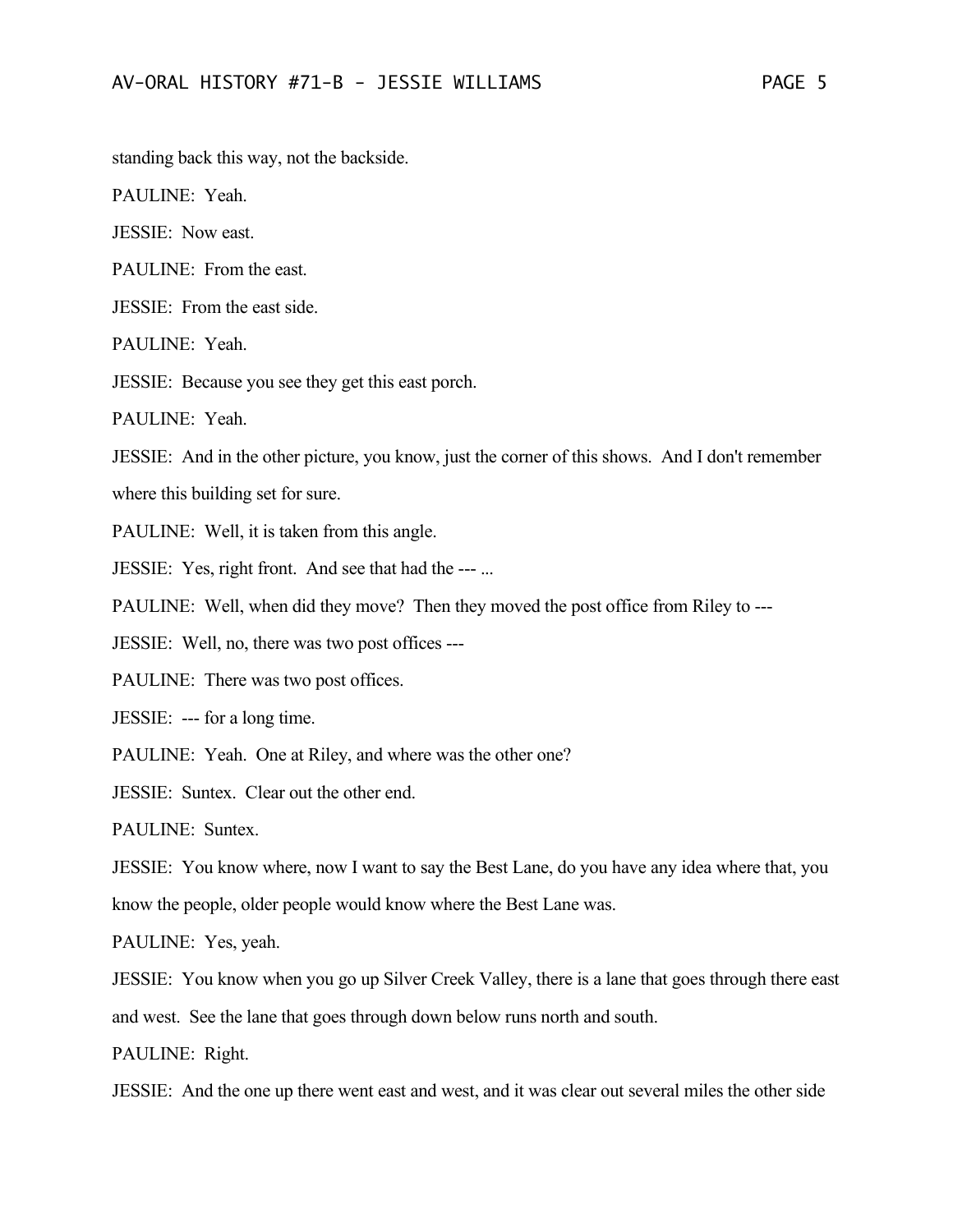of there.

PAULINE: So, it would have been, then it would have been ten or twelve miles probably from where Suntex is now.

JESSIE: Or where Riley is.

PAULINE: Or where Riley is.

JESSIE: Yes.

PAULINE: Yeah.

JESSIE: They don't call that Suntex anymore.

PAULINE: Well, I was thinking of the Suntex Station, yeah.

JESSIE: Yes, uh huh. ...

PAULINE: Well, I can get that, we have that book up at the library, and I'll just go up and read that.

JESSIE: I just can't read that ... that must have been ... at Silver Creek.

PAULINE: Uh huh. Well, that book was written in the 1890's sometime, 1899.

JESSIE: 1892.

PAULINE: '92.

JESSIE: 1865 to 1892. I look back and see some of these names that might ... I didn't know his

sister was Mrs. Hamilton that we used to know, I didn't know --- Hembree's ---

PAULINE: Sister.

JESSIE: Sister went out there.

PAULINE: Well now when did they take the post office away from Riley then? Did they actually

move it, or did they just change the name?

JESSIE: No, they didn't move it.

PAULINE: Because the Riley Store used to be down ---

JESSIE: No, they still had the post office there, the Riley Store was down below.

PAULINE: Yeah, well I knew they did.

JESSIE: Virgil Shields run it then.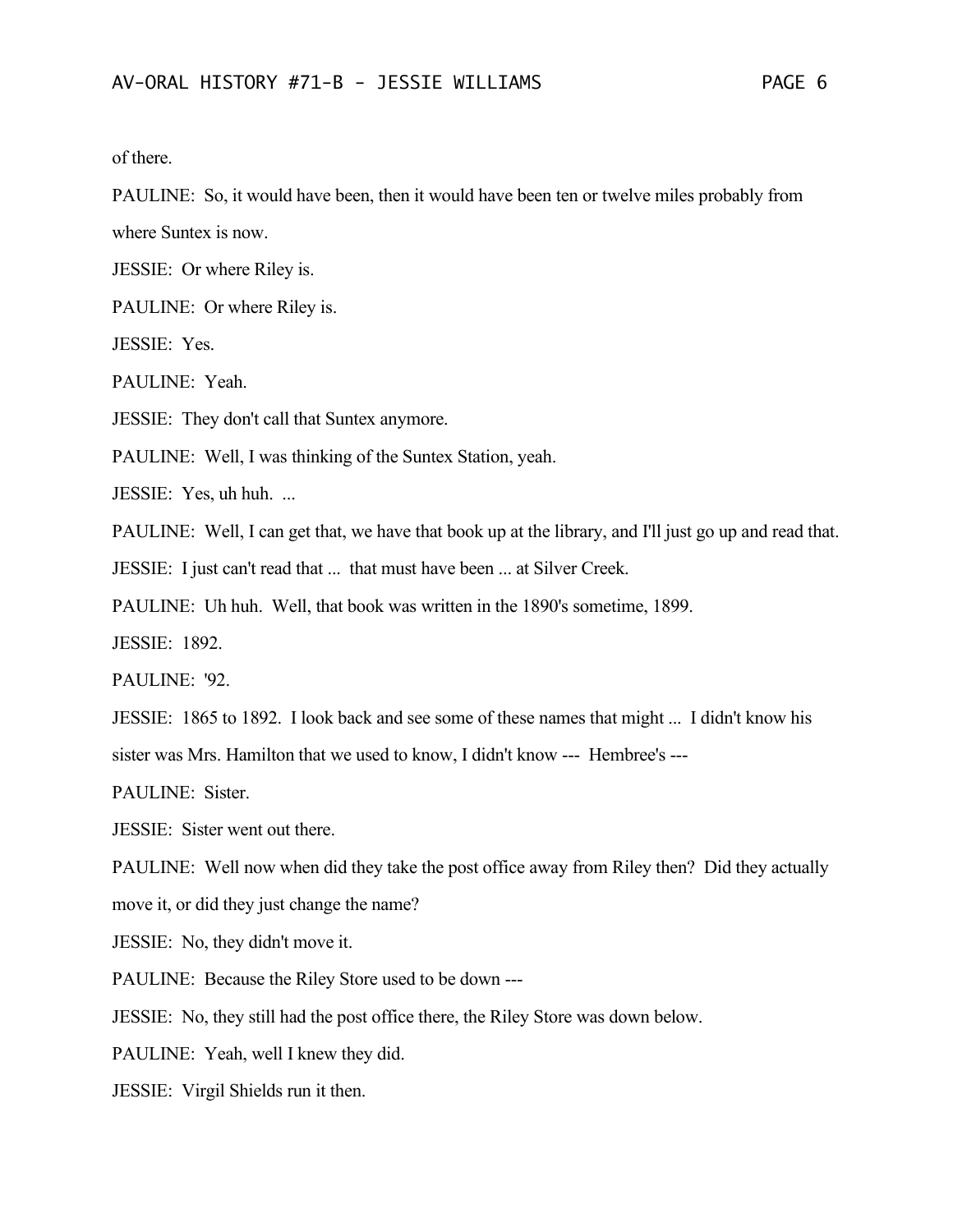## PAULINE: Yeah.

JESSIE: Virgil and Zola Shields. And they still had the post office there. I don't think Riley has ever been moved. I don't think Riley has ever been out of existence.

PAULINE: No, I don't mean out of existence, but it wasn't at the Oakerman Ranch.

JESSIE: No.

PAULINE: The site of the post office changed from the Oakerman Ranch to Shields'.

JESSIE: Oh, I can't remember whether Virgil built that store and moved it down there.

PAULINE: ... Is Zola here now?

JESSIE: ... that Riley was out of existence for a while.

PAULINE: Because I thought they changed the name. The post office department decided to call it Suntex for a while.

JESSIE: Well, they just left it at Suntex. The post office was always out there. They never moved Suntex back down where Riley was.

PAULINE: Oh, they didn't, I see they just closed it; they just didn't have ---

JESSIE: It seems to me like somebody --- maybe they give that up. See you know where that north and south lane goes through there?

PAULINE: Yeah.

JESSIE: There used to be a store there, but I don't believe they had the post office. ...

PAULINE: Well, Jessie Cecil was telling me something about it, and I've got that in her interview. She told me about this business of them trying to call Riley Suntex, the post office department, you know. And people finally got it changed back to Riley.

JESSIE: When Virgil Shields started the store, I think maybe he bought these people out that had that store there at the end of the lane, and moved it down there. Because he caught both roads that way. And after the highway went through see, all the roads used to come down the other way, and the store was there at the end of the lane.

PAULINE: How long did this Maggie Moe work there at the Oakerman Place? Did she say?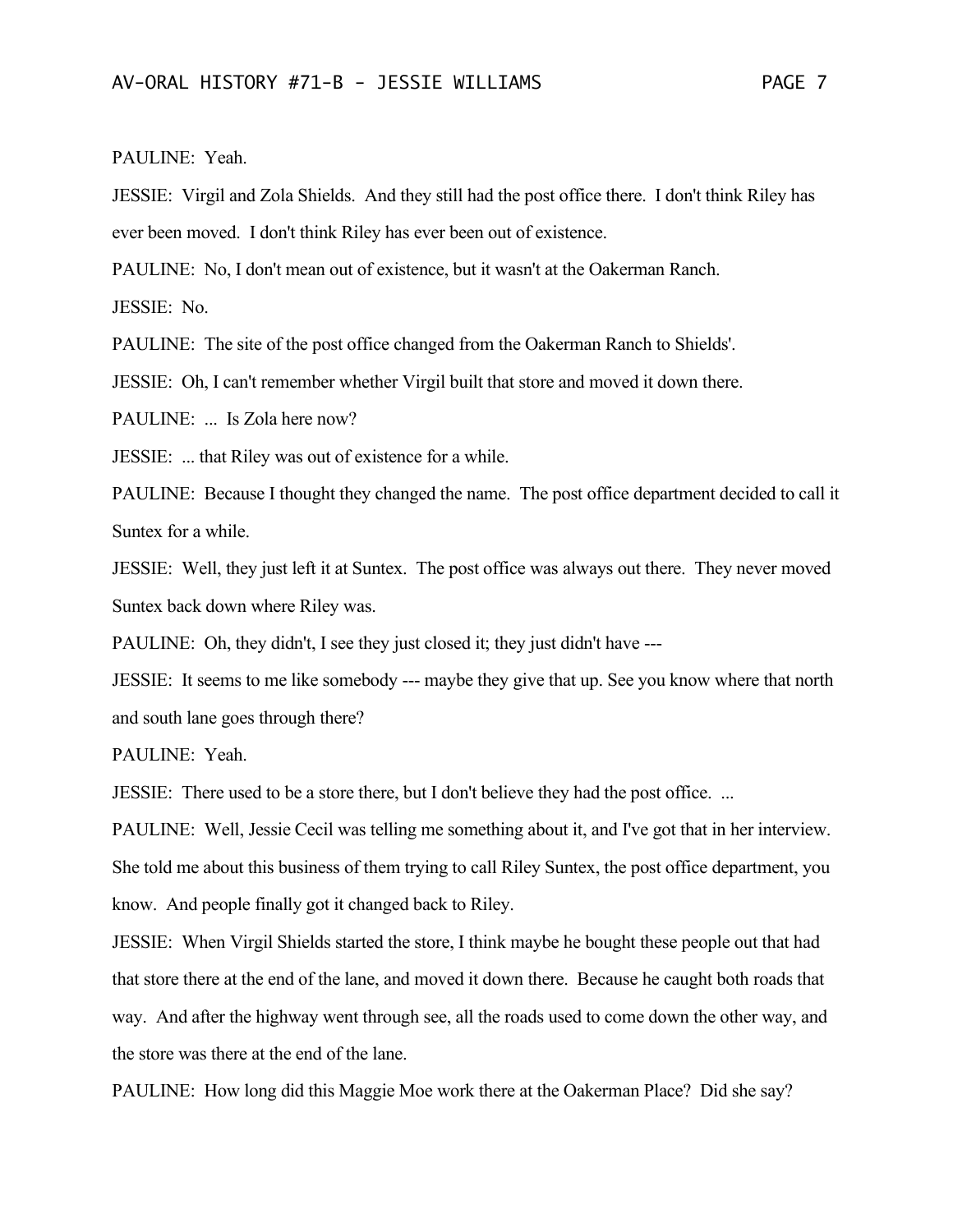JESSIE: I think a couple years.

PAULINE: A couple of years. Can you remember some of the things she told you the other afternoon that we could put in under the picture? About some things that happened there that are printable.

JESSIE: ... it was all outdoor toilets, you see, ... She was talking about ...

PAULINE: Mrs. Oakerman cooked the meals.

JESSIE: Uh huh.

PAULINE: Did she mention anything about what kind of menu they had, other than just it was good food.

JESSIE: No, ... menu, it was always beef, you know, because I think they had cattle themselves.

Because they owned most all of that ranch land that Hotchkiss' own now. So, they must have had cattle. Oh, I know they did after we moved out there. Well, I didn't pay so much attention where the cattle were --- we went into ourselves.

PAULINE: Yeah.

JESSIE: And there was so many of us in there, and then Williams ran livestock ... into it, why I didn't ... I helped with the cattle; I didn't drive the cattle. I didn't pay too much attention. Oh, there was a dance hall over this store. (Laughter) I'm trying to think ---

PAULINE: This is over Embree's store?

JESSIE: Over Hembree's store. Hembree not Embree.

PAULINE: Hembree.

JESSIE: H E M ---

PAULINE: Oh, H E M.

JESSIE: H E M B R Y [correct spelling is HEMBREE].

PAULINE: Well, I've always ---

JESSIE: There was an Embree, there at the Embree Bridge.

PAULINE: There was an Embree. Oh.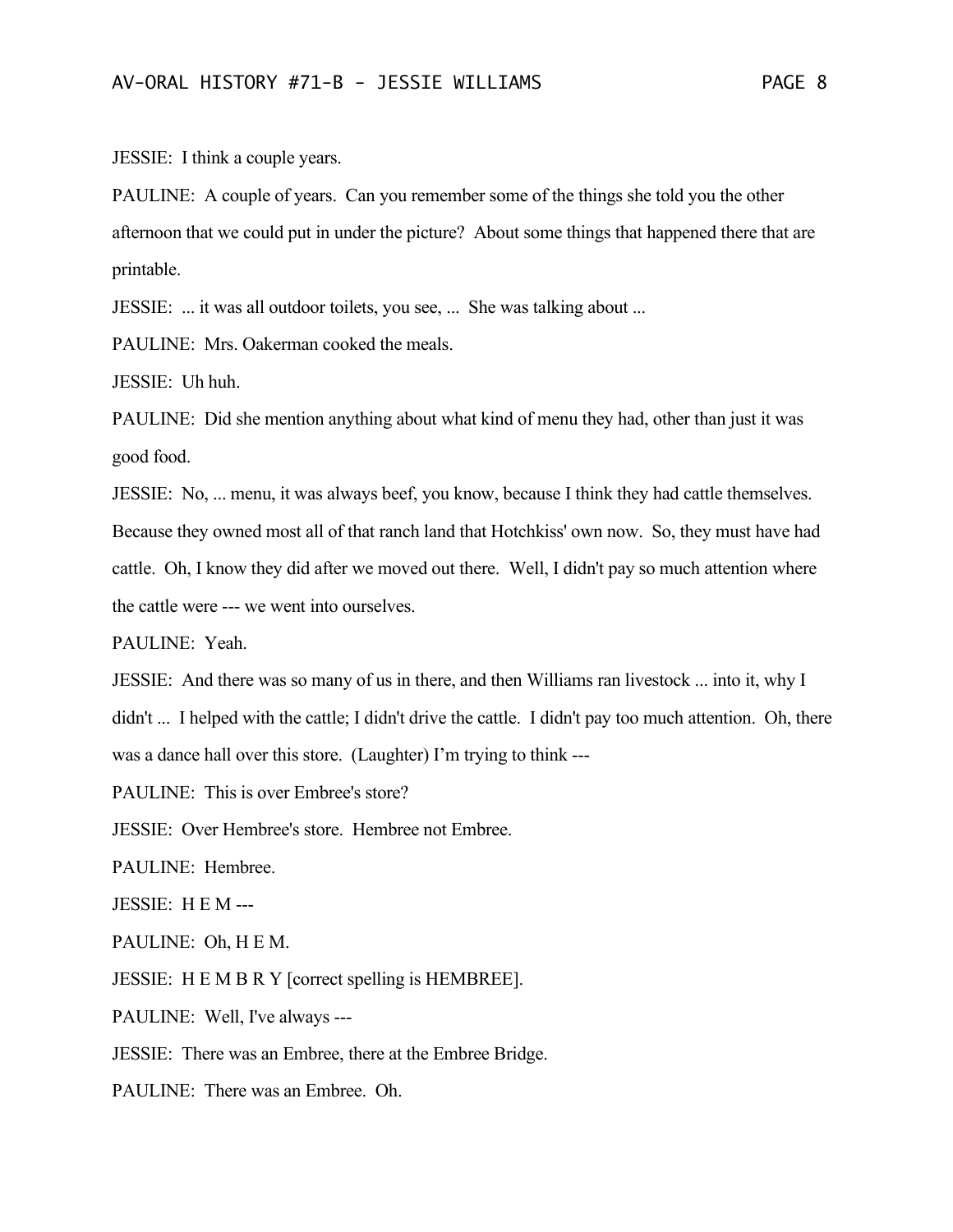JESSIE: You see, but this was Hembree.

PAULINE: Oh, well I'm glad you said that, because I had them mixed up. Hembree, H E M B R E E.

JESSIE: B R Y.

PAULINE: B R Y.

JESSIE: H E M B R Y. And they used to have some great dances in there. Well, it was quite a large dance hall.

PAULINE: Yeah.

JESSIE: ... grange hall, because ... It was quite long. And then they, I have to stop and think about

it. You know how they built the old upstairs; the steps to go upstairs those days, it was open stairways outside.

PAULINE: Yeah.

JESSIE: Outside and into the dance hall. That's all they used that for I suppose was just for the dance hall.

PAULINE: Did they have dances, oh once a month or ---

JESSIE: I don't know, maybe they had them oftener than that.

PAULINE: More often than that, once a week maybe?

JESSIE: I'll tell you what did happen there one time, there was a whole bunch of us ... that was before Harry and I was married, it must have been in 1913, and there was ten couples of us out there. I could get ... We went out there in the bobsled at Christmas time.

PAULINE: Uh huh, from Burns.

JESSIE: From Burns. And we went to the Oakerman Place to fix up after we got there. The sled was filled with hay, and the covers, and you can imagine what we had.

PAULINE: Oh, you had to get down and keep warm in there.

JESSIE: Well, they put something, a tarp or something over the top. And a four-horse team and the bobsled. Let me see ... because I was safe because my brother was along. ...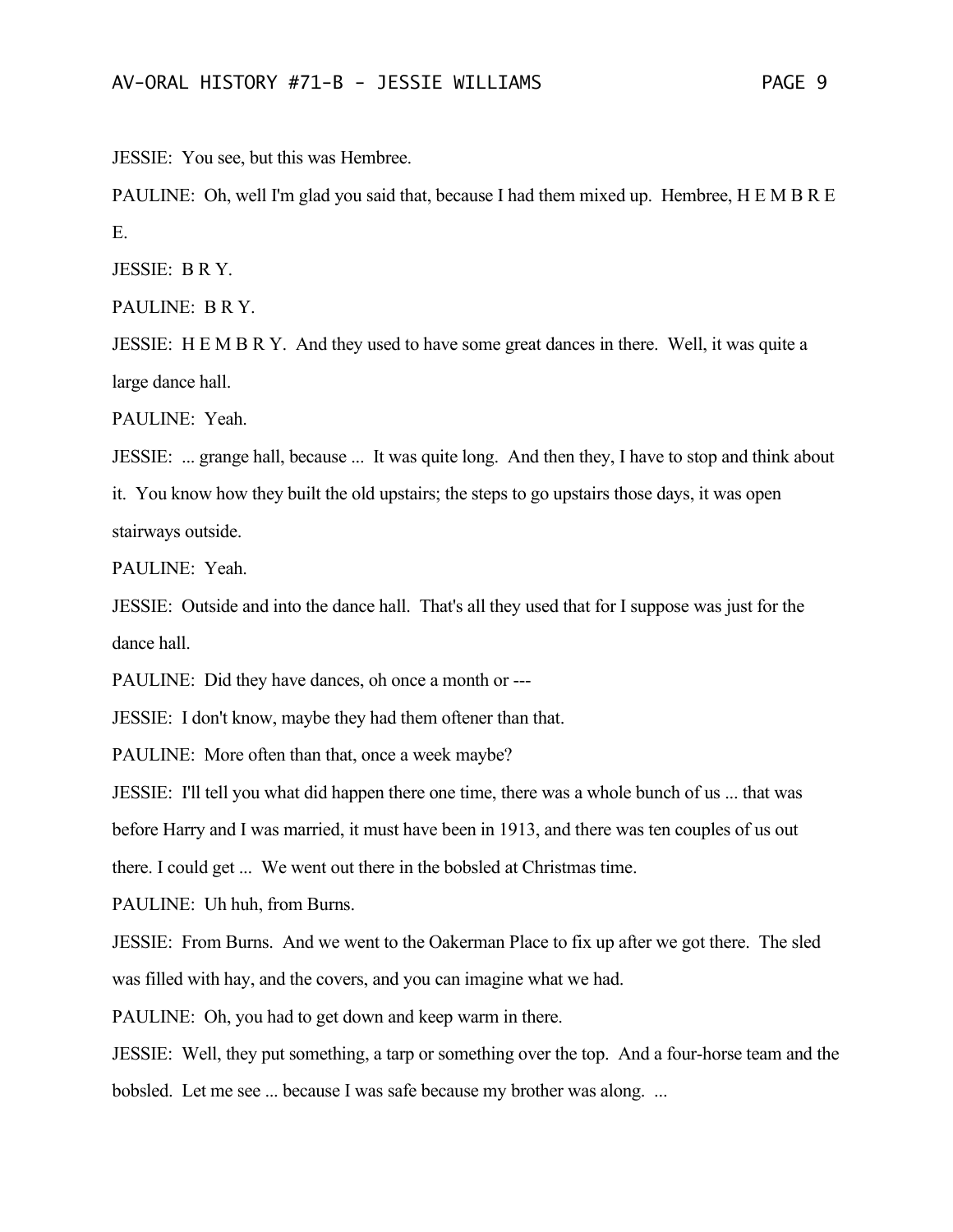PAULINE: You kept everything honest.

JESSIE: ... two of them. Three Williams' boys, I suspect they got it up. And Frank ... I don't remember who all was in that group ...

PAULINE: And you went out and danced.

JESSIE: ... I think maybe we might have went --- of course they had a midnight supper.

PAULINE: Yeah. Well, this was always ---

JESSIE: And there was no charge for their suppers those days.

PAULINE: Well, tell me a little bit more about Mrs. Moe now, about why she happened to come back to visit.

JESSIE: Well ... the Williams family, and they were always very close, because they all lived out there at Silver Lake together, you know. And the ... is right up there, and all the kids together. And when they came back, they always come back pretty near every year. And they came up; she lost her husband ...

PAULINE: And she came up.

JESSIE: Her daughter and her sister's daughter, their husbands came up, and she came with them. And then they brought her down here to spend a week with me.

PAULINE: Oh, you had a ball; I know you did.

JESSIE: Oh, we did. The girls would ask us, well where are you going this afternoon? We'd get out and go, you know. We went to Silver Creek ... we were out there one day. Then we took her out to the cemetery, most of her relatives are out there, you know. And she just went all over that cemetery looking at her relatives. That's what someone said, you must have enjoyed going out there visiting around. ... It is sad when it comes right down to it. ... we don't have anybody there, you know, where ... There is so many of them gone. ... Some of the pictures ... She comes back pretty near every year and ...

PAULINE: Well, a lot of people have been real poor this year. Well let me see what I've got here now. Well, I'm going to look up Oakerman's, I'm sure that they're mentioned in that Harney County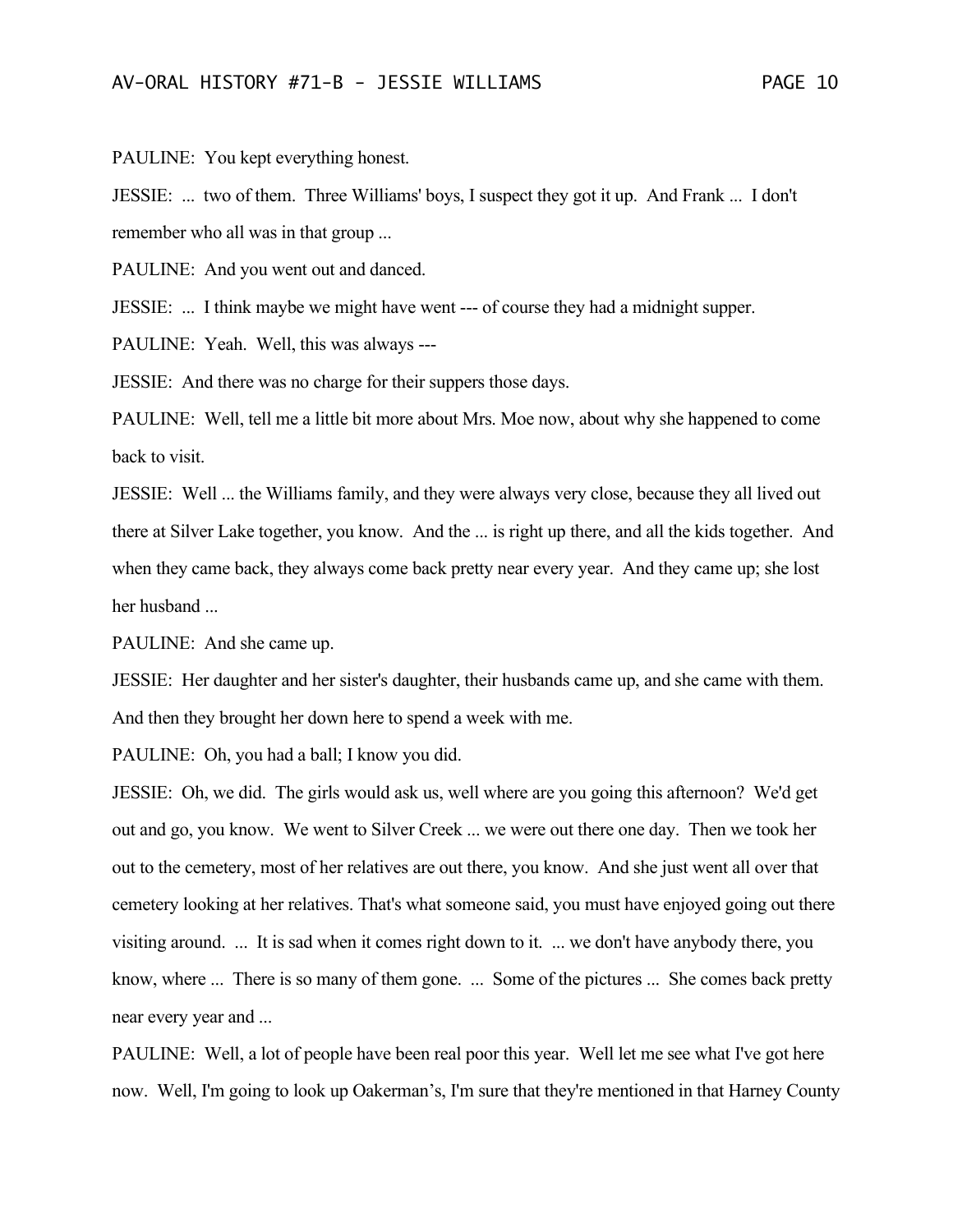history book. Not that one, but I mean the other. At least they're mentioned.

JESSIE: I can find out ...

PAULINE: Yeah. And Vanderpools are in there, yeah.

JESSIE: Well, it may come to me.

PAULINE: If Vanderpool is in there, why I can get some history about Maggie's family to put in this.

JESSIE: Yes, they would ...

PAULINE: And the Hembree. And I'm glad you corrected me on that spelling because I ---

JESSIE: Well so many people do that.

PAULINE: Yeah, I was ---

JESSIE: Well, it gives his father and what he did ...

PAULINE: So, it looks like I can get quite a story about that picture. I'm tickled to death that ---

JESSIE: The minute I saw that, I said we've got to take that to the paper.

PAULINE: Oh, that's ---

JESSIE: Because I knew ... When I first found this I wrote to her husband when he was in the hospital ...

PAULINE: And sent this.

JESSIE: And then --- now their great grandchildren, one of them lives down there close to Maggie, Oakerman's.

PAULINE: Oakerman's.

JESSIE: Uh huh. And I sent some down, some pictures down for them, but they have never come picked them up. ... He and his wife came through last year, and he has passed away since then.

And I didn't know, you know, they signed the register and went through the museum.

PAULINE: Yeah.

JESSIE: There was so many in there last year, there was so many at a time, and I looked at that register and --- in fact they asked me where the Laundromat was and I told them. And I walked